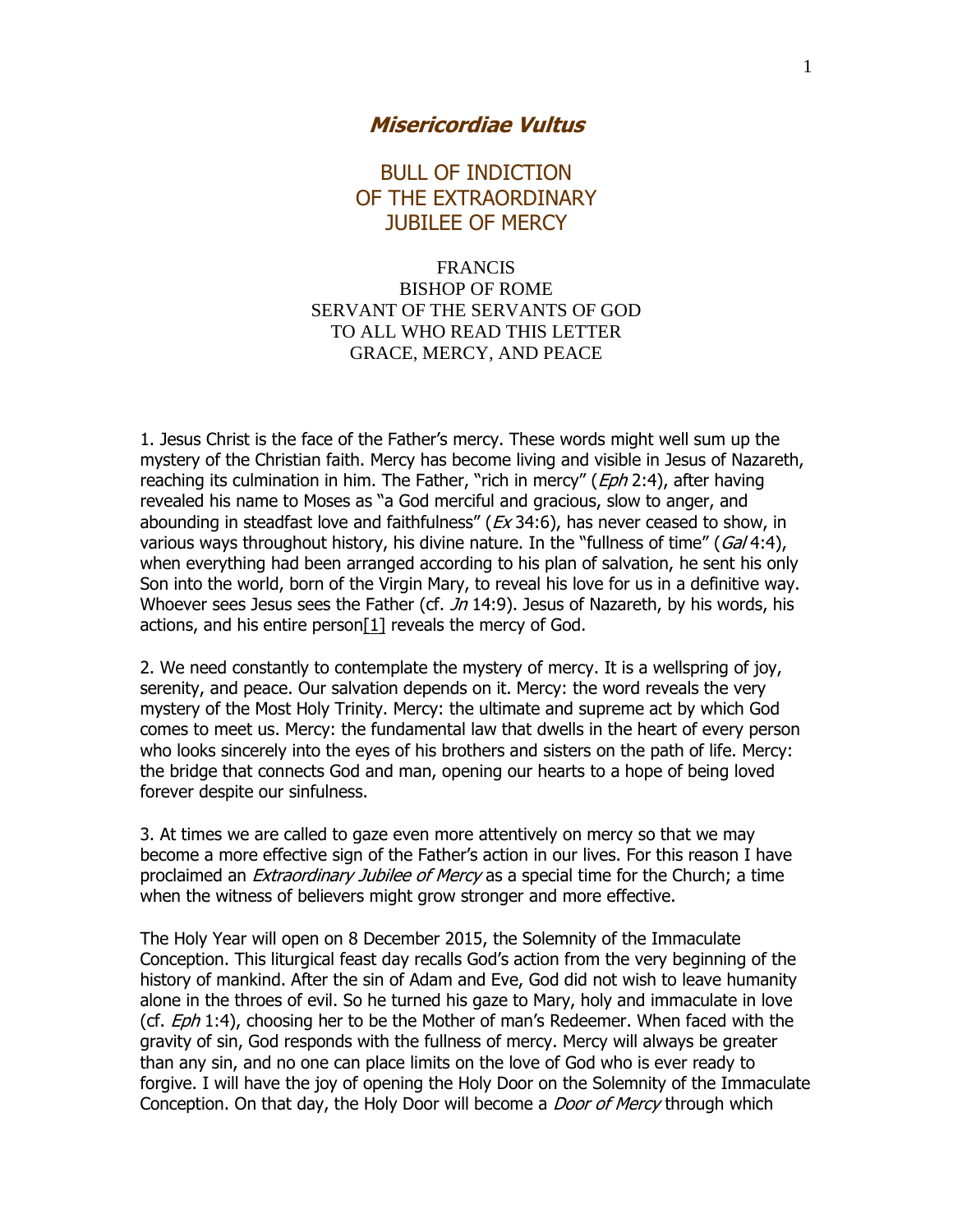anyone who enters will experience the love of God who consoles, pardons, and instils hope.

On the following Sunday, the Third Sunday of Advent, the Holy Door of the Cathedral of Rome – that is, the Basilica of Saint John Lateran – will be opened. In the following weeks, the Holy Doors of the other Papal Basilicas will be opened. On the same Sunday, I will announce that in every local Church, at the cathedral – the mother church of the faithful in any particular area – or, alternatively, at the co-cathedral or another church of special significance, a *Door of Mercy* will be opened for the duration of the Holy Year. At the discretion of the local ordinary, a similar door may be opened at any Shrine frequented by large groups of pilgrims, since visits to these holy sites are so often grace-filled moments, as people discover a path to conversion. Every Particular Church, therefore, will be directly involved in living out this Holy Year as an extraordinary moment of grace and spiritual renewal. Thus the Jubilee will be celebrated both in Rome and in the Particular Churches as a visible sign of the Church's universal communion.

4. I have chosen the date of 8 December because of its rich meaning in the recent history of the Church. In fact, I will open the Holy Door on the fiftieth anniversary of the closing of the Second Vatican Ecumenical Council. The Church feels a great need to keep this event alive. With the Council, the Church entered a new phase of her history. The Council Fathers strongly perceived, as a true breath of the Holy Spirit, a need to talk about God to men and women of their time in a more accessible way. The walls which too long had made the Church a kind of fortress were torn down and the time had come to proclaim the Gospel in a new way. It was a new phase of the same evangelization that had existed from the beginning. It was a fresh undertaking for all Christians to bear witness to their faith with greater enthusiasm and conviction. The Church sensed a responsibility to be a living sign of the Father's love in the world.

We recall the poignant words of Saint John XXIII when, opening the Council, he indicated the path to follow: "Now the Bride of Christ wishes to use the medicine of mercy rather than taking up arms of severity … The Catholic Church, as she holds high the torch of Catholic truth at this Ecumenical Council, wants to show herself a loving mother to all; patient, kind, moved by compassion and goodness toward her separated children."[\[2\]](http://w2.vatican.va/content/francesco/en/apost_letters/documents/papa-francesco_bolla_20150411_misericordiae-vultus.html#_edn2) Blessed Paul VI spoke in a similar vein at the closing of the Council: "We prefer to point out how charity has been the principal religious feature of this Council … the old story of the Good Samaritan has been the model of the spirituality of the Council … a wave of affection and admiration flowed from the Council over the modern world of humanity. Errors were condemned, indeed, because charity demanded this no less than did truth, but for individuals themselves there was only admonition, respect and love. Instead of depressing diagnoses, encouraging remedies; instead of direful predictions, messages of trust issued from the Council to the present-day world. The modern world's values were not only respected but honoured, its efforts approved, its aspirations purified and blessed … Another point we must stress is this: all this rich teaching is channeled in one direction, the service of mankind, of every condition, in every weakness and need."[\[3\]](http://w2.vatican.va/content/francesco/en/apost_letters/documents/papa-francesco_bolla_20150411_misericordiae-vultus.html#_edn3)

With these sentiments of gratitude for everything the Church has received, and with a sense of responsibility for the task that lies ahead, we shall cross the threshold of the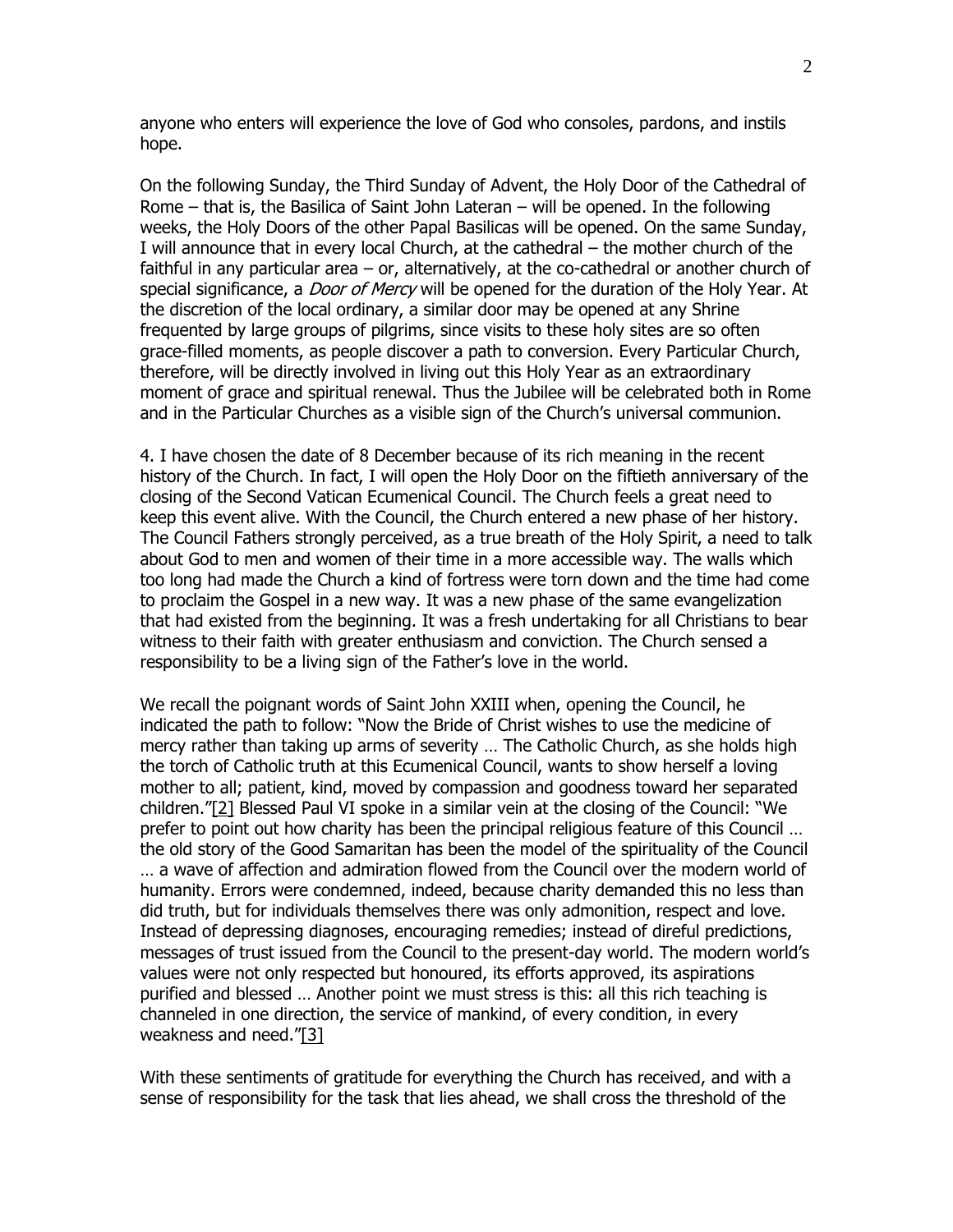Holy Door fully confident that the strength of the Risen Lord, who constantly supports us on our pilgrim way, will sustain us. May the Holy Spirit, who guides the steps of believers in cooperating with the work of salvation wrought by Christ, lead the way and support the People of God so that they may contemplate the face of mercy[.\[4\]](http://w2.vatican.va/content/francesco/en/apost_letters/documents/papa-francesco_bolla_20150411_misericordiae-vultus.html#_edn4)

5. The Jubilee year will close with the liturgical Solemnity of Christ the King on 20 November 2016. On that day, as we seal the Holy Door, we shall be filled, above all, with a sense of gratitude and thanksgiving to the Most Holy Trinity for having granted us an extraordinary time of grace. We will entrust the life of the Church, all humanity, and the entire cosmos to the Lordship of Christ, asking him to pour out his mercy upon us like the morning dew, so that everyone may work together to build a brighter future. How much I desire that the year to come will be steeped in mercy, so that we can go out to every man and woman, bringing the goodness and tenderness of God! May the balm of mercy reach everyone, both believers and those far away, as a sign that the Kingdom of God is already present in our midst!

6. "It is proper to God to exercise mercy, and he manifests his omnipotence particularly in this way."[\[5\]](http://w2.vatican.va/content/francesco/en/apost_letters/documents/papa-francesco_bolla_20150411_misericordiae-vultus.html#_edn5) Saint Thomas Aquinas' words show that God's mercy, rather than a sign of weakness, is the mark of his omnipotence. For this reason the liturgy, in one of its most ancient collects, has us pray: "O God, who reveal your power above all in your mercy and forgiveness…"[\[6\]T](http://w2.vatican.va/content/francesco/en/apost_letters/documents/papa-francesco_bolla_20150411_misericordiae-vultus.html#_edn6)hroughout the history of humanity, God will always be the One who is present, close, provident, holy, and merciful.

"Patient and merciful." These words often go together in the Old Testament to describe God's nature. His being merciful is concretely demonstrated in his many actions throughout the history of salvation where his goodness prevails over punishment and destruction. In a special way the Psalms bring to the fore the grandeur of his merciful action: "He forgives all your iniquity, he heals all your diseases, he redeems your life from the pit, he crowns you with steadfast love and mercy" ( $Ps$  103:3-4). Another psalm, in an even more explicit way, attests to the concrete signs of his mercy: "He secures justice for the oppressed; he gives food to the hungry. The Lord sets the prisoners free; the Lord opens the eyes of the blind. The Lord lifts up those who are bowed down; the Lord loves the righteous. The Lord watches over the sojourners, he upholds the widow and the fatherless; but the way of the wicked he brings to ruin" ( $Ps$  146:7-9). Here are some other expressions of the Psalmist: "He heals the brokenhearted, and binds up their wounds … The Lord lifts up the downtrodden, he casts the wicked to the ground" ( $Ps$  147:3, 6). In short, the mercy of God is not an abstract idea, but a concrete reality through which he reveals his love as that of a father or a mother, moved to the very depths out of love for their child. It is hardly an exaggeration to say that this is a "visceral" love. It gushes forth from the depths naturally, full of tenderness and compassion, indulgence and mercy.

7. "For his mercy endures forever." This is the refrain repeated after each verse in Psalm 136 as it narrates the history of God's revelation. By virtue of mercy, all the events of the Old Testament are replete with profound salvific import. Mercy renders God's history with Israel a history of salvation. To repeat continually "for his mercy endures forever," as the psalm does, seems to break through the dimensions of space and time, inserting everything into the eternal mystery of love. It is as if to say that not only in history, but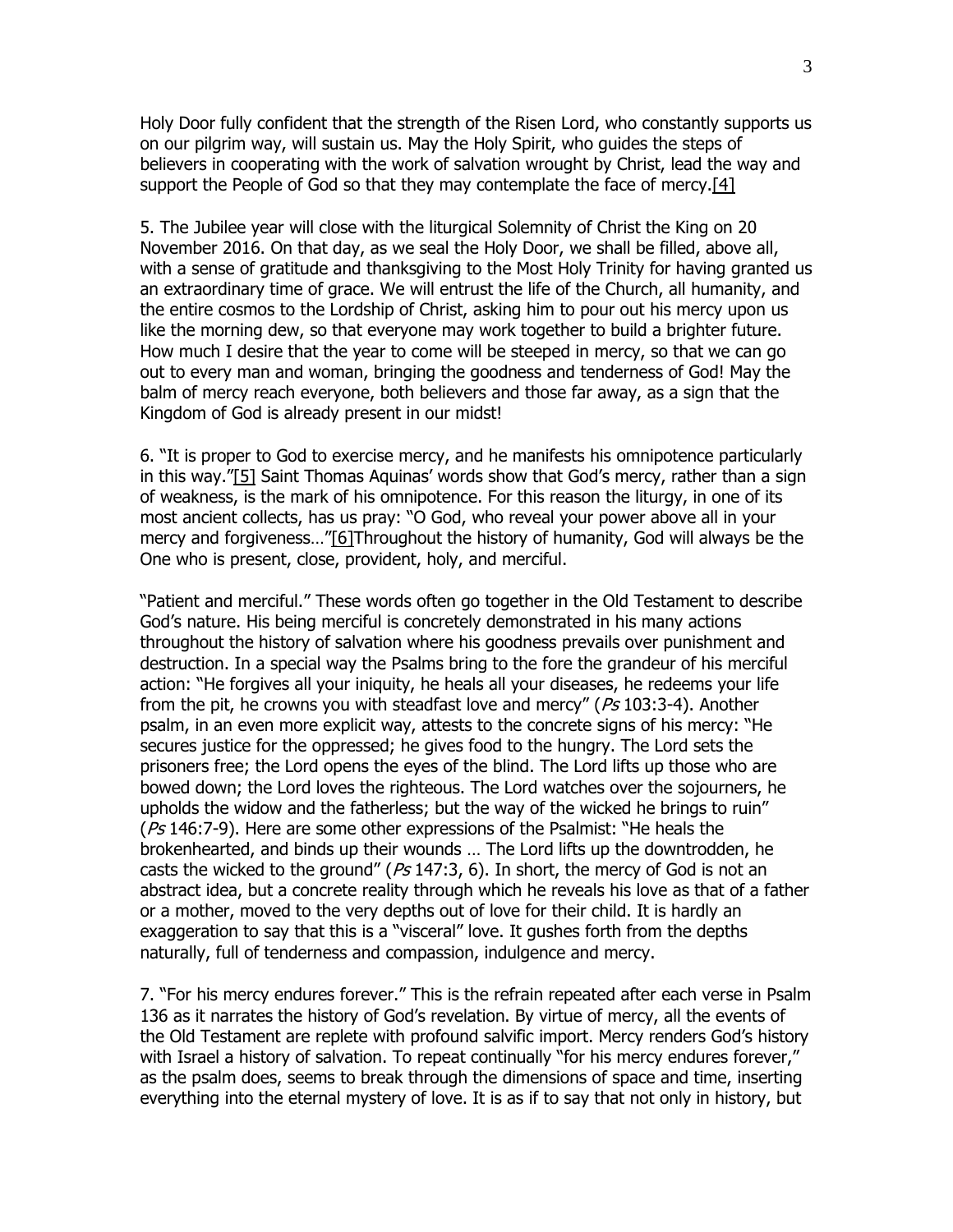for all eternity man will always be under the merciful gaze of the Father. It is no accident that the people of Israel wanted to include this psalm – the "Great *Hallel,"* as it is called – in its most important liturgical feast days.

Before his Passion, Jesus prayed with this psalm of mercy. Matthew attests to this in his Gospel when he says that, "when they had sung a hymn" (26:30), Jesus and his disciples went out to the Mount of Olives. While he was instituting the Eucharist as an everlasting memorial of himself and his paschal sacrifice, he symbolically placed this supreme act of revelation in the light of his mercy. Within the very same context of mercy, Jesus entered upon his passion and death, conscious of the great mystery of love that he would consummate on the cross. Knowing that Jesus himself prayed this psalm makes it even more important for us as Christians, challenging us to take up the refrain in our daily lives by praying these words of praise: "for his mercy endures forever."

8. With our eyes fixed on Jesus and his merciful gaze, we experience the love of the Most Holy Trinity. The mission Jesus received from the Father was that of revealing the mystery of divine love in its fullness. "God is love"  $(1 Jn 4:8,16)$ , John affirms for the first and only time in all of Holy Scripture. This love has now been made visible and tangible in Jesus' entire life. His person is nothing but love, a love given gratuitously. The relationships he forms with the people who approach him manifest something entirely unique and unrepeatable. The signs he works, especially in the face of sinners, the poor, the marginalized, the sick, and the suffering, are all meant to teach mercy. Everything in him speaks of mercy. Nothing in him is devoid of compassion.

Jesus, seeing the crowds of people who followed him, realized that they were tired and exhausted, lost and without a guide, and he felt deep compassion for them (cf.  $Mt$  9:36). On the basis of this compassionate love he healed the sick who were presented to him (cf.  $Mt$  14:14), and with just a few loaves of bread and fish he satisfied the enormous crowd (cf.  $Mt$  15:37). What moved Jesus in all of these situations was nothing other than mercy, with which he read the hearts of those he encountered and responded to their deepest need. When he came upon the widow of Naim taking her son out for burial, he felt great compassion for the immense suffering of this grieving mother, and he gave back her son by raising him from the dead (cf.  $LK7:15$ ). After freeing the demoniac in the country of the Gerasenes, Jesus entrusted him with this mission: "Go home to your friends, and tell them how much the Lord has done for you, and how he has had mercy on you" ( $Mk$  5:19). The calling of Matthew is also presented within the context of mercy. Passing by the tax collector's booth, Jesus looked intently at Matthew. It was a look full of mercy that forgave the sins of that man, a sinner and a tax collector, whom Jesus chose – against the hesitation of the disciples – to become one of the Twelve. Saint Bede the Venerable, commenting on this Gospel passage, wrote that Jesus looked upon Matthew with merciful love and chose him: *miserando* atque eligendo.[\[7\]](http://w2.vatican.va/content/francesco/en/apost_letters/documents/papa-francesco_bolla_20150411_misericordiae-vultus.html#_edn7) This expression impressed me so much that I chose it for my episcopal motto.

9. In the parables devoted to mercy, Jesus reveals the nature of God as that of a Father who never gives up until he has forgiven the wrong and overcome rejection with compassion and mercy. We know these parables well, three in particular: the lost sheep,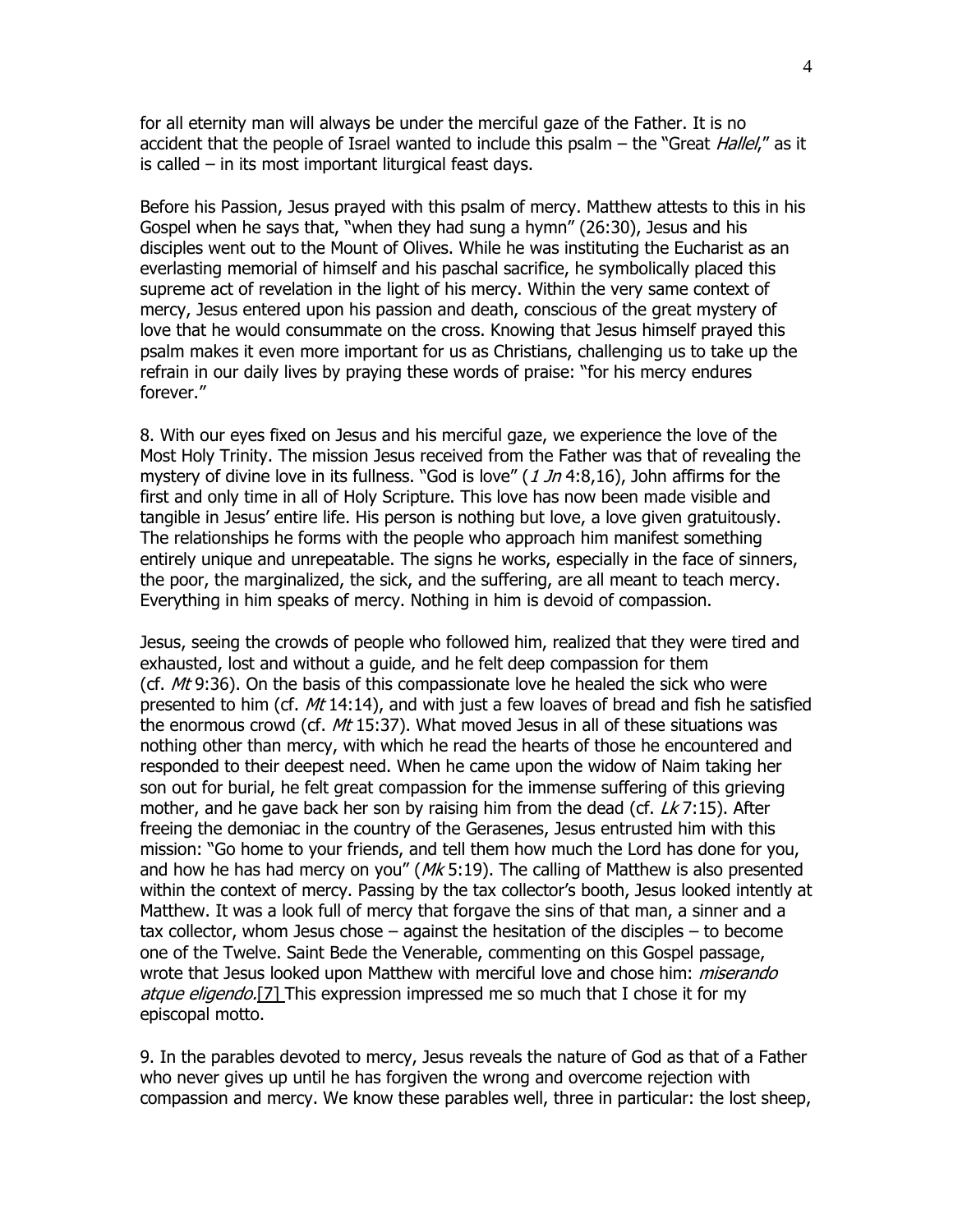the lost coin, and the father with two sons (cf.  $Lk$  15:1-32). In these parables, God is always presented as full of joy, especially when he pardons. In them we find the core of the Gospel and of our faith, because mercy is presented as a force that overcomes everything, filling the heart with love and bringing consolation through pardon.

From another parable, we cull an important teaching for our Christian lives. In reply to Peter's question about how many times it is necessary to forgive, Jesus says: "I do not say seven times, but seventy times seventy times"  $(Mt 18:22)$ . He then goes on to tell the parable of the "ruthless servant," who, called by his master to return a huge amount, begs him on his knees for mercy. His master cancels his debt. But he then meets a fellow servant who owes him a few cents and who in turn begs on his knees for mercy, but the first servant refuses his request and throws him into jail. When the master hears of the matter, he becomes infuriated and, summoning the first servant back to him, says, "Should not you have had mercy on your fellow servant, as I had mercy on you?" (Mt 18:33). Jesus concludes, "So also my heavenly Father will do to every one of you, if you do not forgive your brother from your heart" ( $Mt$  18:35).

This parable contains a profound teaching for all of us. Jesus affirms that mercy is not only an action of the Father, it becomes a criterion for ascertaining who his true children are. In short, we are called to show mercy because mercy has first been shown to us. Pardoning offences becomes the clearest expression of merciful love, and for us Christians it is an imperative from which we cannot excuse ourselves. At times how hard it seems to forgive! And yet pardon is the instrument placed into our fragile hands to attain serenity of heart. To let go of anger, wrath, violence, and revenge are necessary conditions to living joyfully. Let us therefore heed the Apostle's exhortation: "Do not let the sun go down on your anger" (Eph 4:26). Above all, let us listen to the words of Jesus who made mercy as an ideal of life and a criterion for the credibility of our faith: "Blessed are the merciful, for they shall obtain mercy" ( $Mt$  5:7): the beatitude to which we should particularly aspire in this Holy Year.

As we can see in Sacred Scripture, mercy is a key word that indicates God's action towards us. He does not limit himself merely to affirming his love, but makes it visible and tangible. Love, after all, can never be just an abstraction. By its very nature, it indicates something concrete: intentions, attitudes, and behaviours that are shown in daily living. The mercy of God is his loving concern for each one of us. He feels responsible; that is, he desires our wellbeing and he wants to see us happy, full of joy, and peaceful. This is the path which the merciful love of Christians must also travel. As the Father loves, so do his children. Just as he is merciful, so we are called to be merciful to each other.

10. Mercy is the very foundation of the Church's life. All of her pastoral activity should be caught up in the tenderness she makes present to believers; nothing in her preaching and in her witness to the world can be lacking in mercy. The Church's very credibility is seen in how she shows merciful and compassionate love. The Church "has an endless desire to show mercy."[\[8\]](http://w2.vatican.va/content/francesco/en/apost_letters/documents/papa-francesco_bolla_20150411_misericordiae-vultus.html#_edn8) Perhaps we have long since forgotten how to show and live the way of mercy. The temptation, on the one hand, to focus exclusively on justice made us forget that this is only the first, albeit necessary and indispensable step. But the Church needs to go beyond and strive for a higher and more important goal. On the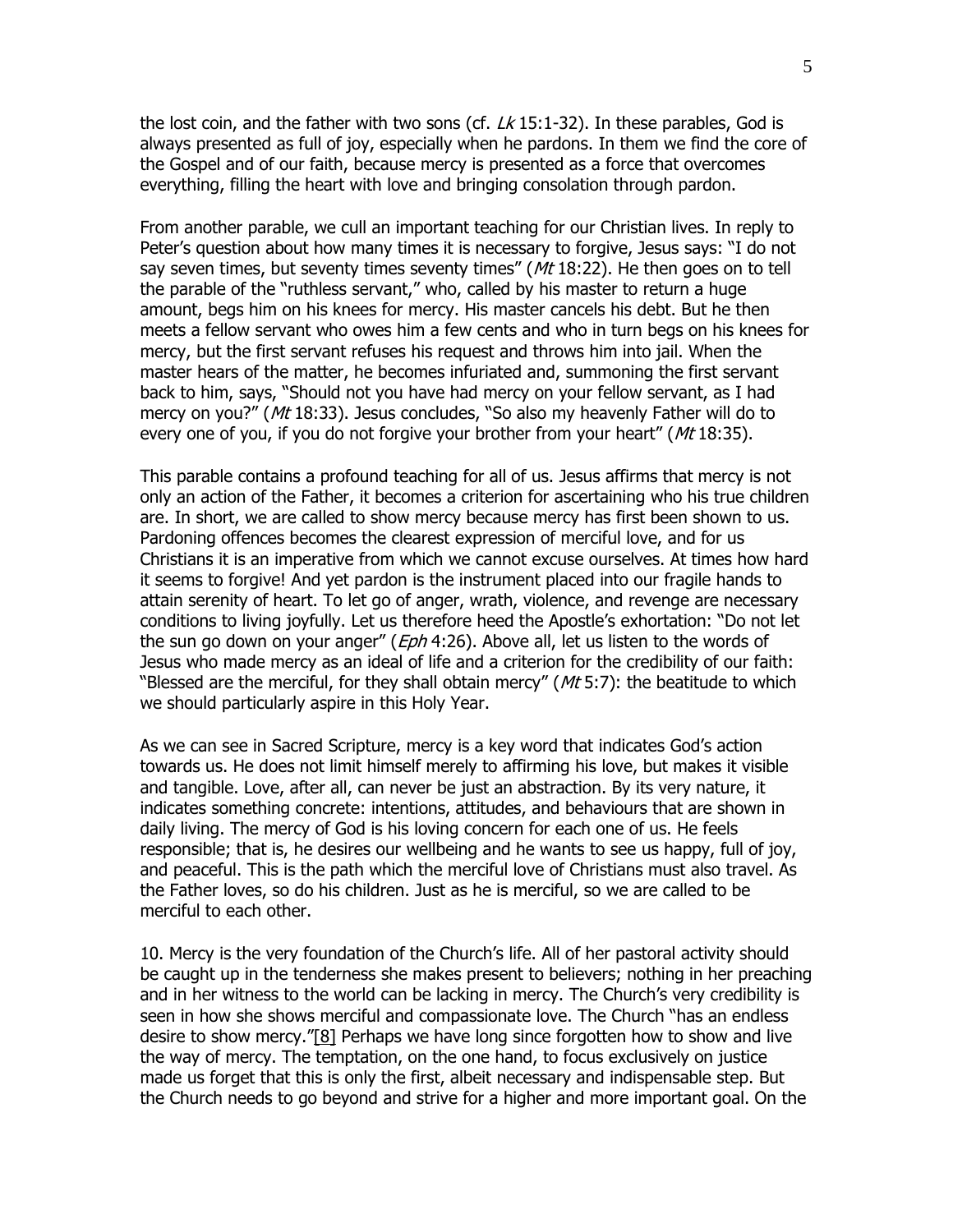other hand, sad to say, we must admit that the practice of mercy is waning in the wider culture. It some cases the word seems to have dropped out of use. However, without a witness to mercy, life becomes fruitless and sterile, as if sequestered in a barren desert. The time has come for the Church to take up the joyful call to mercy once more. It is time to return to the basics and to bear the weaknesses and struggles of our brothers and sisters. Mercy is the force that reawakens us to new life and instils in us the courage to look to the future with hope.

11. Let us not forget the great teaching offered by Saint John Paul II in his second Encyclical, *[Dives in Misericordia](http://w2.vatican.va/content/john-paul-ii/en/encyclicals/documents/hf_jp-ii_enc_30111980_dives-in-misericordia.html)*, which at the time came unexpectedly, its theme catching many by surprise. There are two passages in particular to which I would like to draw attention. First, Saint John Paul II highlighted the fact that we had forgotten the theme of mercy in today's cultural milieu: "The present-day mentality, more perhaps than that of people in the past, seems opposed to a God of mercy, and in fact tends to exclude from life and to remove from the human heart the very idea of mercy. The word and the concept of 'mercy' seem to cause uneasiness in man, who, thanks to the enormous development of science and technology, never before known in history, has become the master of the earth and has subdued and dominated it (cf. *Gen* 1:28). This dominion over the earth, sometimes understood in a one-sided and superficial way, seems to have no room for mercy … And this is why, in the situation of the Church and the world today, many individuals and groups guided by a lively sense of faith are turning, I would say almost spontaneously, to the mercy of God."[\[9\]](http://w2.vatican.va/content/francesco/en/apost_letters/documents/papa-francesco_bolla_20150411_misericordiae-vultus.html#_edn9)

Furthermore, Saint John Paul II pushed for a more urgent proclamation and witness to mercy in the contemporary world: "It is dictated by love for man, for all that is human and which, according to the intuitions of many of our contemporaries, is threatened by an immense danger. The mystery of Christ … obliges me to proclaim mercy as God's merciful love, revealed in that same mystery of Christ. It likewise obliges me to have recourse to that mercy and to beg for it at this difficult, critical phase of the history of the Church and of the world."[\[10\]](http://w2.vatican.va/content/francesco/en/apost_letters/documents/papa-francesco_bolla_20150411_misericordiae-vultus.html#_edn10) This teaching is more pertinent than ever and deserves to be taken up once again in this Holy Year. Let us listen to his words once more: "The Church lives an authentic life when she professes and proclaims mercy – the most stupendous attribute of the Creator and of the Redeemer – and when she brings people close to the sources of the Saviour's mercy, of which she is the trustee and dispenser."[\[11\]](http://w2.vatican.va/content/francesco/en/apost_letters/documents/papa-francesco_bolla_20150411_misericordiae-vultus.html#_edn11)

12. The Church is commissioned to announce the mercy of God, the beating heart of the Gospel, which in its own way must penetrate the heart and mind of every person. The Spouse of Christ must pattern her behaviour after the Son of God who went out to everyone without exception. In the present day, as the Church is charged with the task of the new evangelization, the theme of mercy needs to be proposed again and again with new enthusiasm and renewed pastoral action. It is absolutely essential for the Church and for the credibility of her message that she herself live and testify to mercy. Her language and her gestures must transmit mercy, so as to touch the hearts of all people and inspire them once more to find the road that leads to the Father.

The Church's first truth is the love of Christ. The Church makes herself a servant of this love and mediates it to all people: a love that forgives and expresses itself in the gift of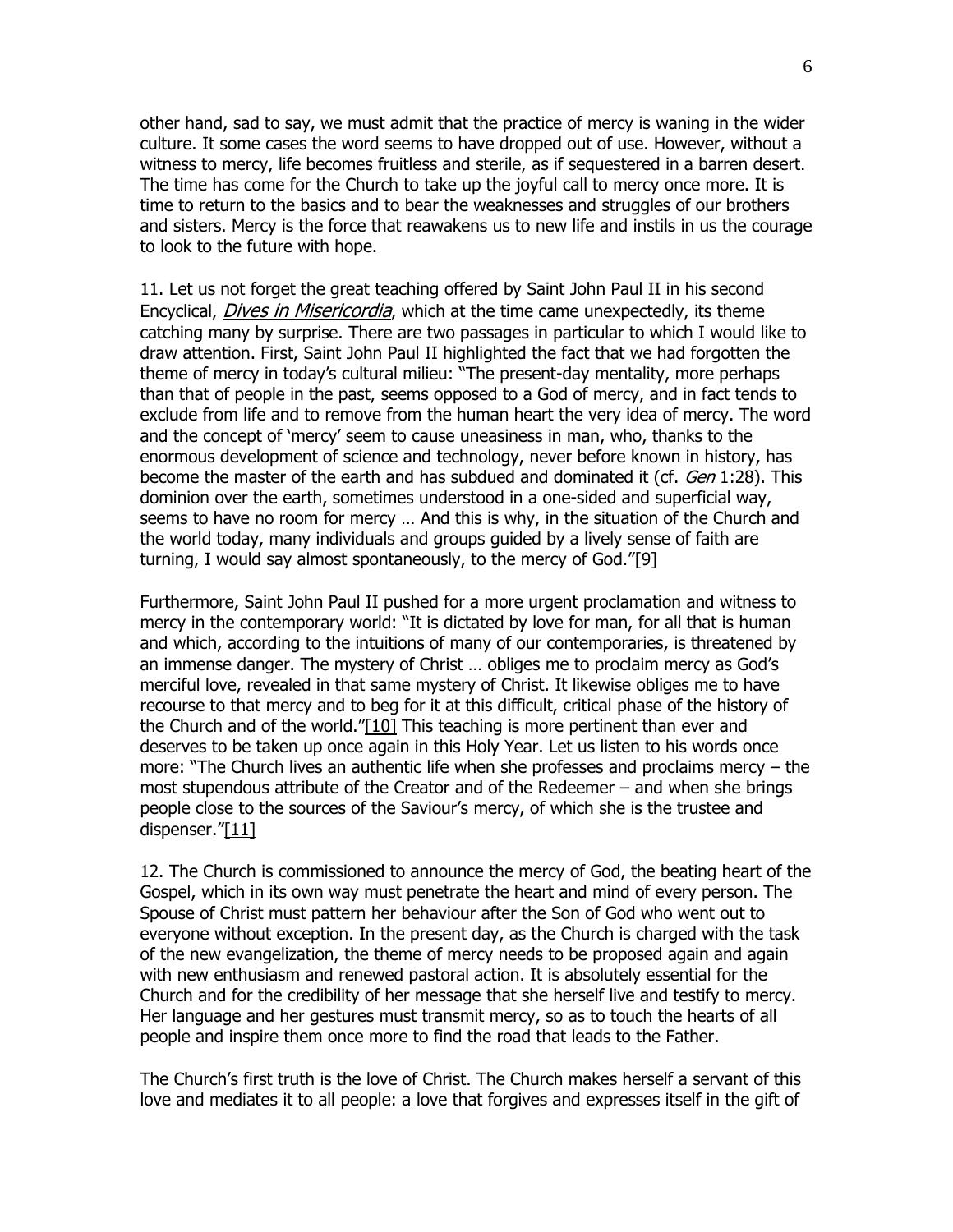one's self. Consequently, wherever the Church is present, the mercy of the Father must be evident. In our parishes, communities, associations and movements, in a word, wherever there are Christians, everyone should find an oasis of mercy.

13. We want to live this Jubilee Year in light of the Lord's words: Merciful like the *Father.* The Evangelist reminds us of the teaching of Jesus who says, "Be merciful just as your Father is merciful" ( $Lk$  6:36). It is a programme of life as demanding as it is rich with joy and peace. Jesus's command is directed to anyone willing to listen to his voice (cf.  $Lk$  6:27). In order to be capable of mercy, therefore, we must first of all dispose ourselves to listen to the Word of God. This means rediscovering the value of silence in order to meditate on the Word that comes to us. In this way, it will be possible to contemplate God's mercy and adopt it as our lifestyle.

14. The practice of *pilgrimage* has a special place in the Holy Year, because it represents the journey each of us makes in this life. Life itself is a pilgrimage, and the human being is a *viator*, a pilgrim travelling along the road, making his way to the desired destination. Similarly, to reach the Holy Door in Rome or in any other place in the world, everyone, each according to his or her ability, will have to make a pilgrimage. This will be a sign that mercy is also a goal to reach and requires dedication and sacrifice. May pilgrimage be an impetus to conversion: by crossing the threshold of the Holy Door, we will find the strength to embrace God's mercy and dedicate ourselves to being merciful with others as the Father has been with us.

The Lord Jesus shows us the steps of the pilgrimage to attain our goal: "Judge not, and you will not be judged; condemn not, and you will not be condemned; forgive, and you will be forgiven; give, and it will be given to you; good measure, pressed down, shaken together, running over, will be put into your lap. For the measure you give will be the measure you get back" (Lk6:37-38). The Lord asks us above all not to judge and not to condemn. If anyone wishes to avoid God's judgement, he should not make himself the judge of his brother or sister. Human beings, whenever they judge, look no farther than the surface, whereas the Father looks into the very depths of the soul. How much harm words do when they are motivated by feelings of jealousy and envy! To speak ill of others puts them in a bad light, undermines their reputation and leaves them prey to the whims of gossip. To refrain from judgement and condemnation means, in a positive sense, to know how to accept the good in every person and to spare him any suffering that might be caused by our partial judgment and our presumption to know everything about him. But this is still not sufficient to express mercy. Jesus asks us also to *forgive* and to *give.* To be instruments of mercy because it was we who first received mercy from God. To be generous with others, knowing that God showers his goodness upon us with immense generosity.

Merciful like the Father, therefore, is the "motto" of this Holy Year. In mercy, we find proof of how God loves us. He gives his entire self, always, freely, asking nothing in return. He comes to our aid whenever we call upon him. What a beautiful thing that the Church begins her daily prayer with the words, "O God, come to my assistance. O Lord, make haste to help me" ( $Ps70:2$ )! The assistance we ask for is already the first step of God's mercy toward us. He comes to assist us in our weakness. And his help consists in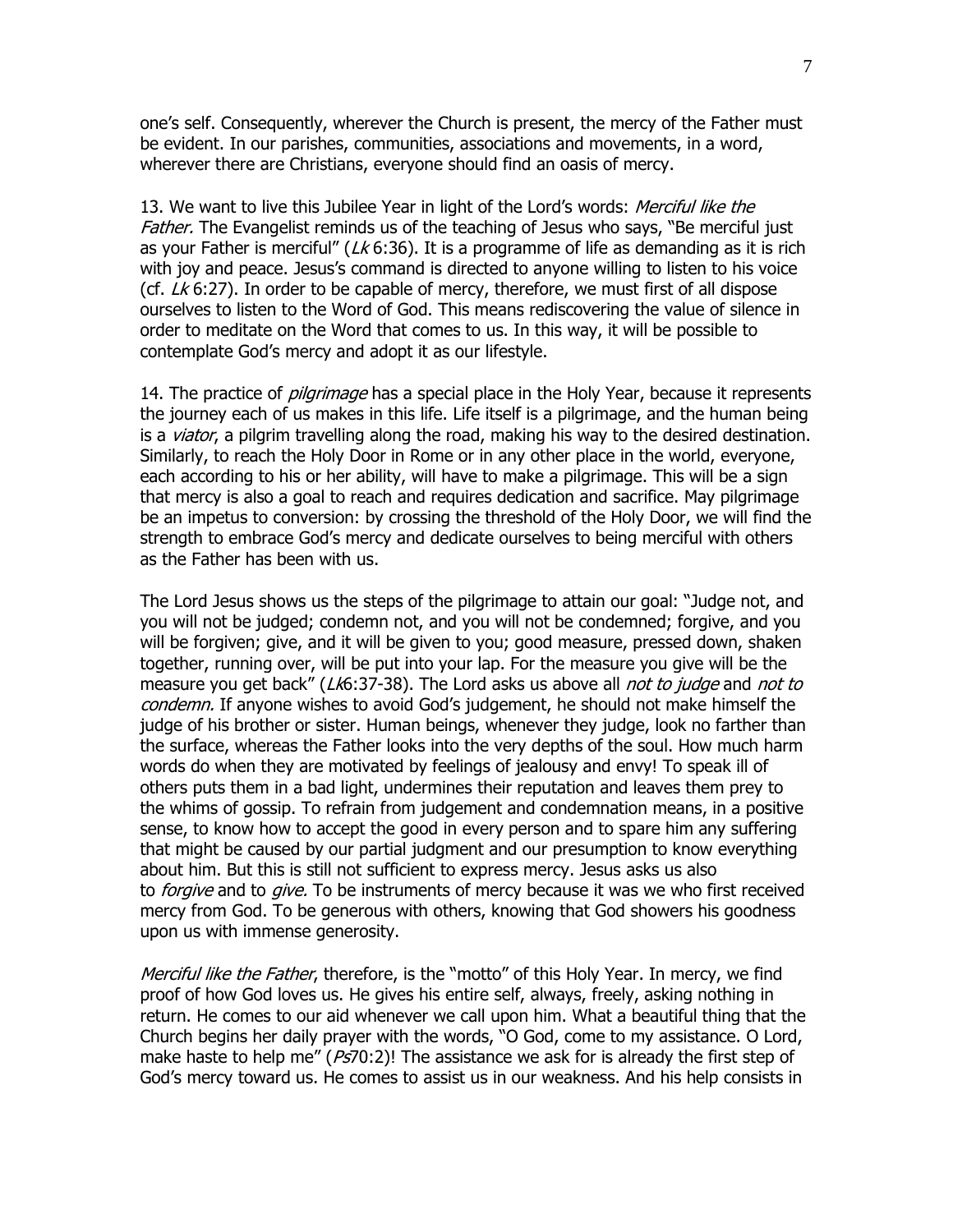helping us accept his presence and closeness to us. Day after day, touched by his compassion, we also can become compassionate towards others.

15. In this Holy Year, we look forward to the experience of opening our hearts to those living on the outermost fringes of society: fringes modern society itself creates. How many uncertain and painful situations there are in the world today! How many are the wounds borne by the flesh of those who have no voice because their cry is muffled and drowned out by the indifference of the rich! During this Jubilee, the Church will be called even more to heal these wounds, to assuage them with the oil of consolation, to bind them with mercy and cure them with solidarity and vigilant care. Let us not fall into humiliating indifference or a monotonous routine that prevents us from discovering what is new! Let us ward off destructive cynicism! Let us open our eyes and see the misery of the world, the wounds of our brothers and sisters who are denied their dignity, and let us recognize that we are compelled to heed their cry for help! May we reach out to them and support them so they can feel the warmth of our presence, our friendship, and our fraternity! May their cry become our own, and together may we break down the barriers of indifference that too often reign supreme and mask our hypocrisy and egoism!

It is my burning desire that, during this Jubilee, the Christian people may reflect on the *corporal and spiritual works of mercy*. It will be a way to reawaken our conscience, too often grown dull in the face of poverty. And let us enter more deeply into the heart of the Gospel where the poor have a special experience of God's mercy. Jesus introduces us to these works of mercy in his preaching so that we can know whether or not we are living as his disciples. Let us rediscover these *corporal works of mercy*: to feed the hungry, give drink to the thirsty, clothe the naked, welcome the stranger, heal the sick, visit the imprisoned, and bury the dead. And let us not forget the *spiritual* works of mercy: to counsel the doubtful, instruct the ignorant, admonish sinners, comfort the afflicted, forgive offences, bear patiently those who do us ill, and pray for the living and the dead.

We cannot escape the Lord's words to us, and they will serve as the criteria upon which we will be judged: whether we have fed the hungry and given drink to the thirsty, welcomed the stranger and clothed the naked, or spent time with the sick and those in prison (cf.  $Mt$  25:31-45). Moreover, we will be asked if we have helped others to escape the doubt that causes them to fall into despair and which is often a source of loneliness; if we have helped to overcome the ignorance in which millions of people live, especially children deprived of the necessary means to free them from the bonds of poverty; if we have been close to the lonely and afflicted; if we have forgiven those who have offended us and have rejected all forms of anger and hate that lead to violence; if we have had the kind of patience God shows, who is so patient with us; and if we have commended our brothers and sisters to the Lord in prayer. In each of these "little ones," Christ himself is present. His flesh becomes visible in the flesh of the tortured, the crushed, the scourged, the malnourished, and the exiled … to be acknowledged, touched, and cared for by us. Let us not forget the words of Saint John of the Cross: "as we prepare to leave this life, we will be judged on the basis of love." $[12]$ 

16. In the Gospel of Luke, we find another important element that will help us live the Jubilee with faith. Luke writes that Jesus, on the Sabbath, went back to Nazareth and,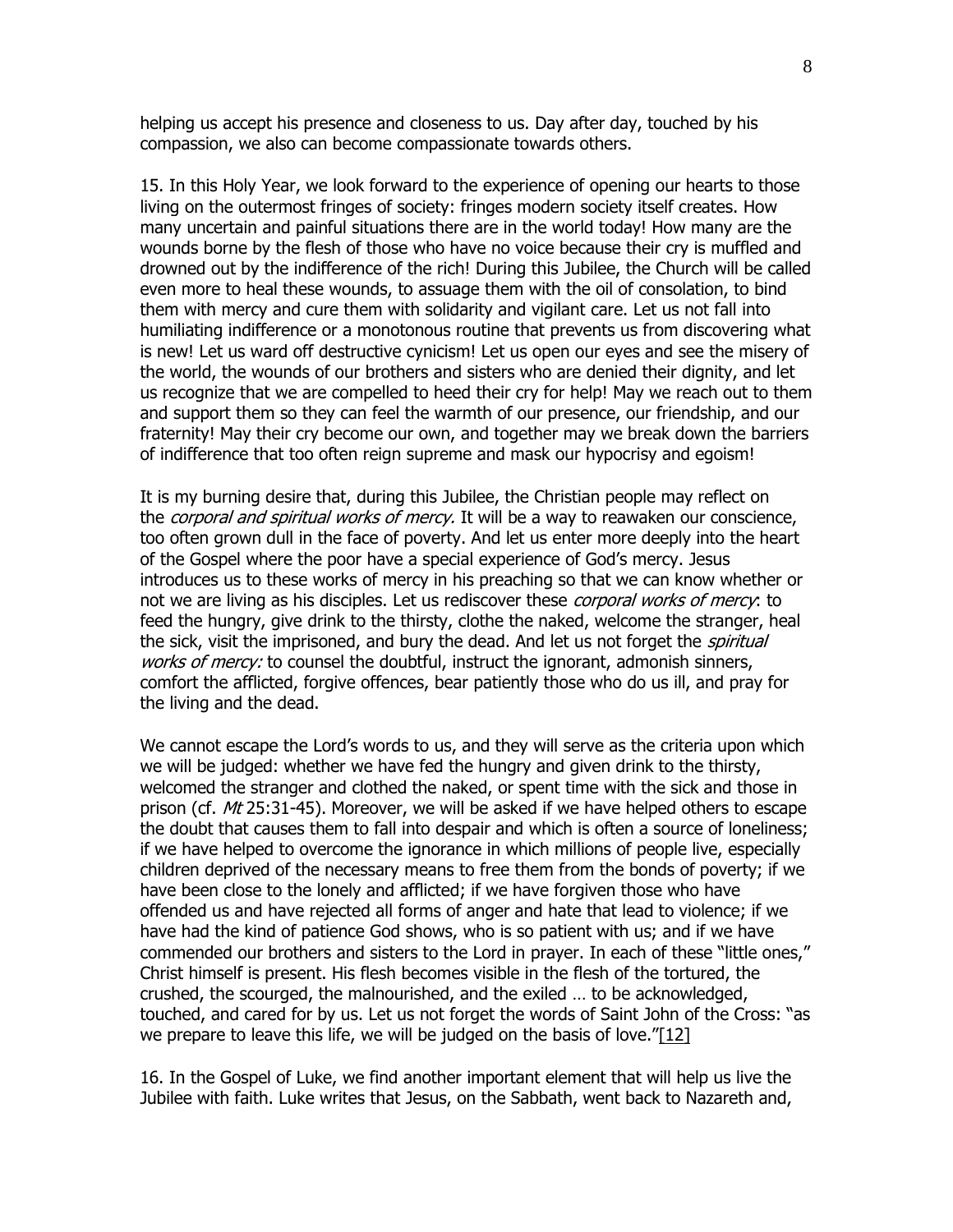as was his custom, entered the synagogue. They called upon him to read the Scripture and to comment on it. The passage was from the Book of Isaiah where it is written: "The Spirit of the Lord God is upon me, because the Lord has anointed me to bring good tidings to the afflicted; he has sent me to bind up the brokenhearted, to proclaim liberty to the captives, and freedom to those in captivity; to proclaim the year of the Lord's favour" ( $Is$  61:1-2). A "year of the Lord's favour" or "mercy": this is what the Lord proclaimed and this is what we wish to live now. This Holy Year will bring to the fore the richness of Jesus' mission echoed in the words of the prophet: to bring a word and gesture of consolation to the poor, to proclaim liberty to those bound by new forms of slavery in modern society, to restore sight to those who can see no more because they are caught up in themselves, to restore dignity to all those from whom it has been robbed. The preaching of Jesus is made visible once more in the response of faith Christians are called to offer by their witness. May the words of the Apostle accompany us: He who does acts of mercy, let him do them with cheerfulness (cf. *Rom* 12:8).

17. The season of Lent during this Jubilee Year should also be lived more intensely as a privileged moment to celebrate and experience God's mercy. How many pages of Sacred Scripture are appropriate for meditation during the weeks of Lent to help us rediscover the merciful face of the Father! We can repeat the words of the prophet Micah and make them our own: You, O Lord, are a God who takes away iniquity and pardons sin, who does not hold your anger forever, but are pleased to show mercy. You, Lord, will return to us and have pity on your people. You will trample down our sins and toss them into the depths of the sea (cf. 7:18-19).

The pages of the prophet Isaiah can also be meditated upon concretely during this season of prayer, fasting, and works of charity: "Is not this the fast that I choose: to loosen the bonds of wickedness, to undo the thongs of the yoke, to let the oppressed go free, and to break every yoke? Is it not to share your bread with the hungry, and bring the homeless poor into your house; when you see the naked, to cover him, and not to hide yourself from your own flesh? Then shall your light break forth like the dawn, and your healing shall spring up speedily; your righteousness shall go before you, the glory of the Lord shall be your rear guard. Then you shall call, and the Lord will answer; you shall cry, and he will say, here I am. If you take away from the midst of you the yoke, the pointing of the finger, and speaking wickedness, if you pour yourself out for the hungry and satisfy the desire of the afflicted, then shall your light rise in the darkness and your gloom be as the noonday. And the Lord will guide you continually, and satisfy your desire with good things, and make your bones strong; and you shall be like a watered garden, like a spring of water, whose waters fail not" (58:6-11).

The initiative of "24 Hours for the Lord," to be celebrated on the Friday and Saturday preceding the Fourth Week of Lent, should be implemented in every diocese. So many people, including the youth, are returning to the Sacrament of Reconciliation; through this experience they are rediscovering a path back to the Lord, living a moment of intense prayer and finding meaning in their lives. Let us place the Sacrament of Reconciliation at the centre once more in such a way that it will enable people to touch the grandeur of God's mercy with their own hands. For every penitent, it will be a source of true interior peace.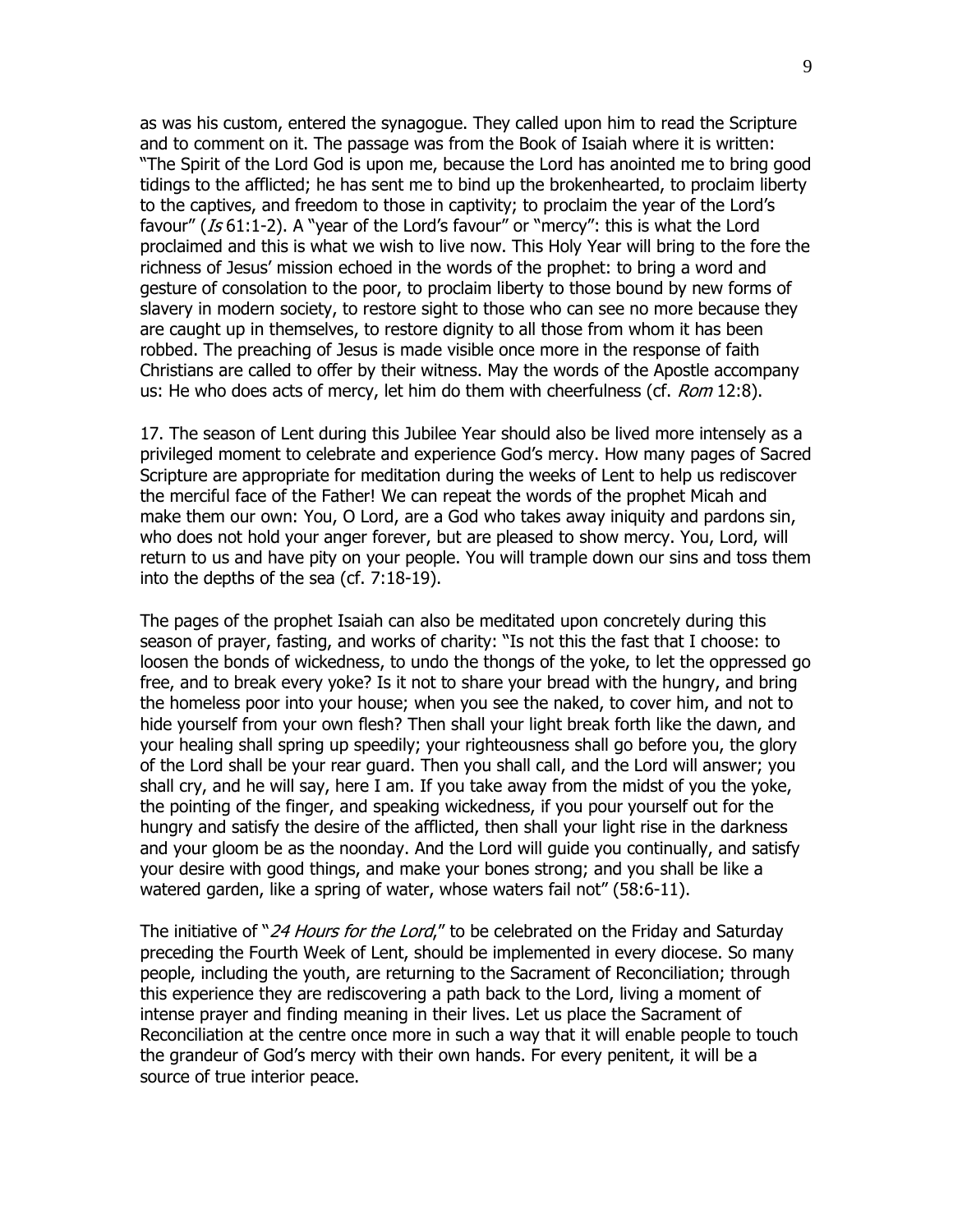I will never tire of insisting that confessors be authentic signs of the Father's mercy. We do not become good confessors automatically. We become good confessors when, above all, we allow ourselves to be penitents in search of his mercy. Let us never forget that to be confessors means to participate in the very mission of Jesus to be a concrete sign of the constancy of divine love that pardons and saves. We priests have received the gift of the Holy Spirit for the forgiveness of sins, and we are responsible for this. None of us wields power over this Sacrament; rather, we are faithful servants of God's mercy through it. Every confessor must accept the faithful as the father in the parable of the prodigal son: a father who runs out to meet his son despite the fact that he has squandered away his inheritance. Confessors are called to embrace the repentant son who comes back home and to express the joy of having him back again. Let us never tire of also going out to the other son who stands outside, incapable of rejoicing, in order to explain to him that his judgment is severe and unjust and meaningless in light of the father's boundless mercy. May confessors not ask useless questions, but like the father in the parable, interrupt the speech prepared ahead of time by the prodigal son, so that confessors will learn to accept the plea for help and mercy gushing from the heart of every penitent. In short, confessors are called to be a sign of the primacy of mercy always, everywhere, and in every situation, no matter what.

18. During Lent of this Holy Year, I intend to send out *Missionaries of Mercy*. They will be a sign of the Church's maternal solicitude for the People of God, enabling them to enter the profound richness of this mystery so fundamental to the faith. There will be priests to whom I will grant the authority to pardon even those sins reserved to the Holy See, so that the breadth of their mandate as confessors will be even clearer. They will be, above all, living signs of the Father's readiness to welcome those in search of his pardon. They will be missionaries of mercy because they will be facilitators of a truly human encounter, a source of liberation, rich with responsibility for overcoming obstacles and taking up the new life of Baptism again. They will be led in their mission by the words of the Apostle: "For God has consigned all men to disobedience, that he may have mercy upon all" (Rom 11:32). Everyone, in fact, without exception, is called to embrace the call to mercy. May these Missionaries live this call with the assurance that they can fix their eyes on Jesus, "the merciful and faithful high priest in the service of God" (*Heb* 2:17).

I ask my brother Bishops to invite and welcome these Missionaries so that they can be, above all, persuasive preachers of mercy. May individual dioceses organize "missions to the people" in such a way that these Missionaries may be heralds of joy and forgiveness. Bishops are asked to celebrate the Sacrament of Reconciliation with their people so that the time of grace offered by the Jubilee Year will make it possible for many of God's sons and daughters to take up once again the journey to the Father's house. May pastors, especially during the liturgical season of Lent, be diligent in calling back the faithful "to the throne of grace, that we may receive mercy and find grace" ( $Heb$  4:16).

19. May the message of mercy reach everyone, and may no one be indifferent to the call to experience mercy. I direct this invitation to conversion even more fervently to those whose behaviour distances them from the grace of God. I particularly have in mind men and women belonging to criminal organizations of any kind. For their own good, I beg them to change their lives. I ask them this in the name of the Son of God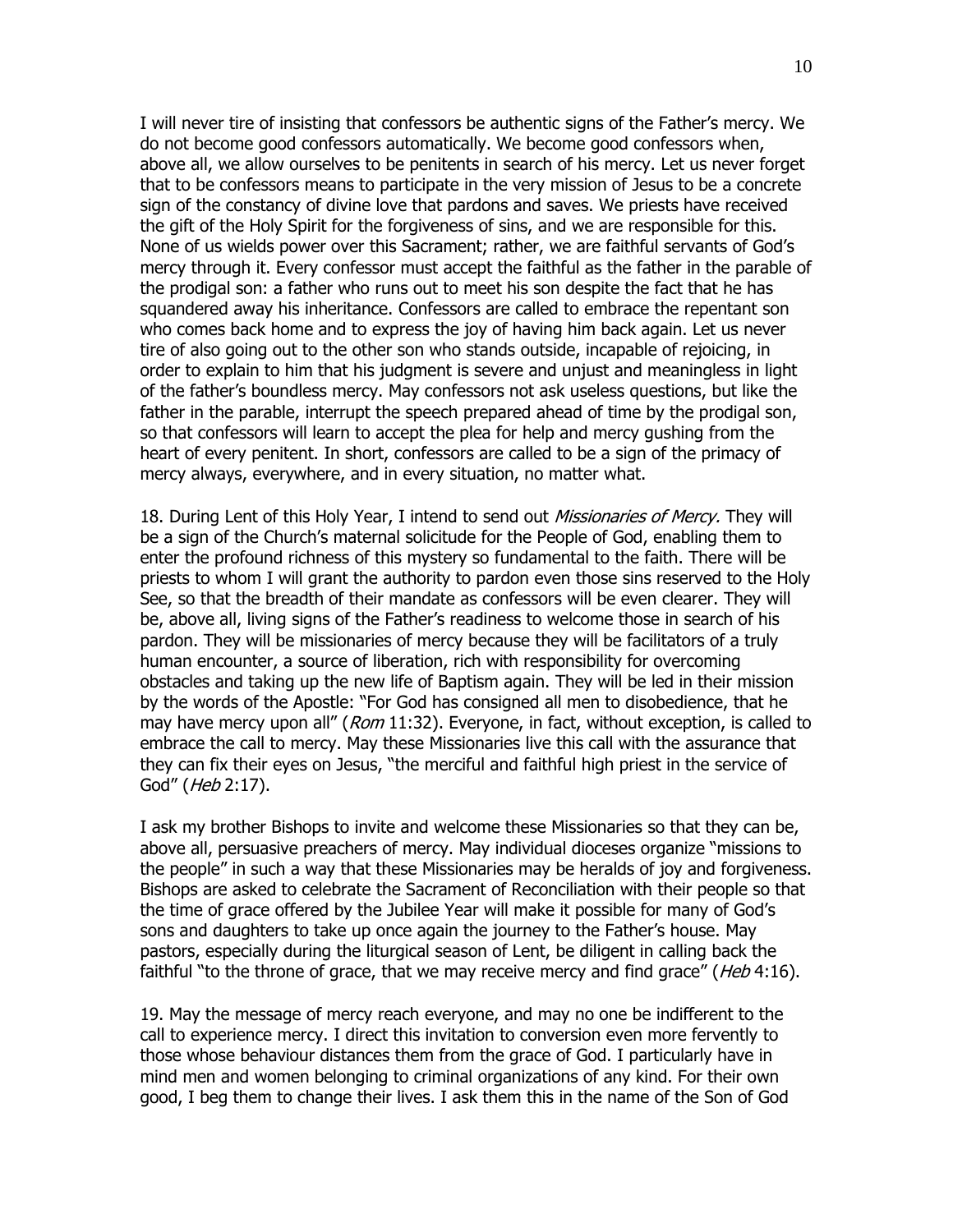who, though rejecting sin, never rejected the sinner. Do not fall into the terrible trap of thinking that life depends on money and that, in comparison with money, anything else is devoid of value or dignity. This is nothing but an illusion! We cannot take money with us into the life beyond. Money does not bring us happiness. Violence inflicted for the sake of amassing riches soaked in blood makes one neither powerful nor immortal. Everyone, sooner or later, will be subject to God's judgment, from which no one can escape.

The same invitation is extended to those who either perpetrate or participate in corruption. This festering wound is a grave sin that cries out to heaven for vengeance, because it threatens the very foundations of personal and social life. Corruption prevents us from looking to the future with hope, because its tyrannical greed shatters the plans of the weak and tramples upon the poorest of the poor. It is an evil that embeds itself into the actions of everyday life and spreads, causing great public scandal. Corruption is a sinful hardening of the heart that replaces God with the illusion that money is a form of power. It is a work of darkness, fed by suspicion and intrique. Corruptio optimi pessima, Saint Gregory the Great said with good reason, affirming that no one can think himself immune from this temptation. If we want to drive it out from personal and social life, we need prudence, vigilance, loyalty, transparency, together with the courage to denounce any wrongdoing. If it is not combated openly, sooner or later everyone will become an accomplice to it, and it will end up destroying our very existence.

This is the opportune moment to change our lives! This is the time to allow our hearts to be touched! When confronted with evil deeds, even in the face of serious crimes, it is the time to listen to the cry of innocent people who are deprived of their property, their dignity, their feelings, and even their very lives. To stick to the way of evil will only leave one deluded and sad. True life is something entirely different. God never tires of reaching out to us. He is always ready to listen, as I am too, along with my brother bishops and priests. All one needs to do is to accept the invitation to conversion and submit oneself to justice during this special time of mercy offered by the Church.

20. It would not be out of place at this point to recall the relationship between *justice* and *mercy*. These are not two contradictory realities, but two dimensions of a single reality that unfolds progressively until it culminates in the fullness of love. Justice is a fundamental concept for civil society, which is meant to be governed by the rule of law. Justice is also understood as that which is rightly due to each individual. In the Bible, there are many references to divine justice and to God as "judge". In these passages, justice is understood as the full observance of the Law and the behaviour of every good Israelite in conformity with God's commandments. Such a vision, however, has not infrequently led to legalism by distorting the original meaning of justice and obscuring its profound value. To overcome this legalistic perspective, we need to recall that in Sacred Scripture, justice is conceived essentially as the faithful abandonment of oneself to God's will.

For his part, Jesus speaks several times of the importance of faith over and above the observance of the law. It is in this sense that we must understand his words when, reclining at table with Matthew and other tax collectors and sinners, he says to the Pharisees raising objections to him, "Go and learn the meaning of 'I desire mercy not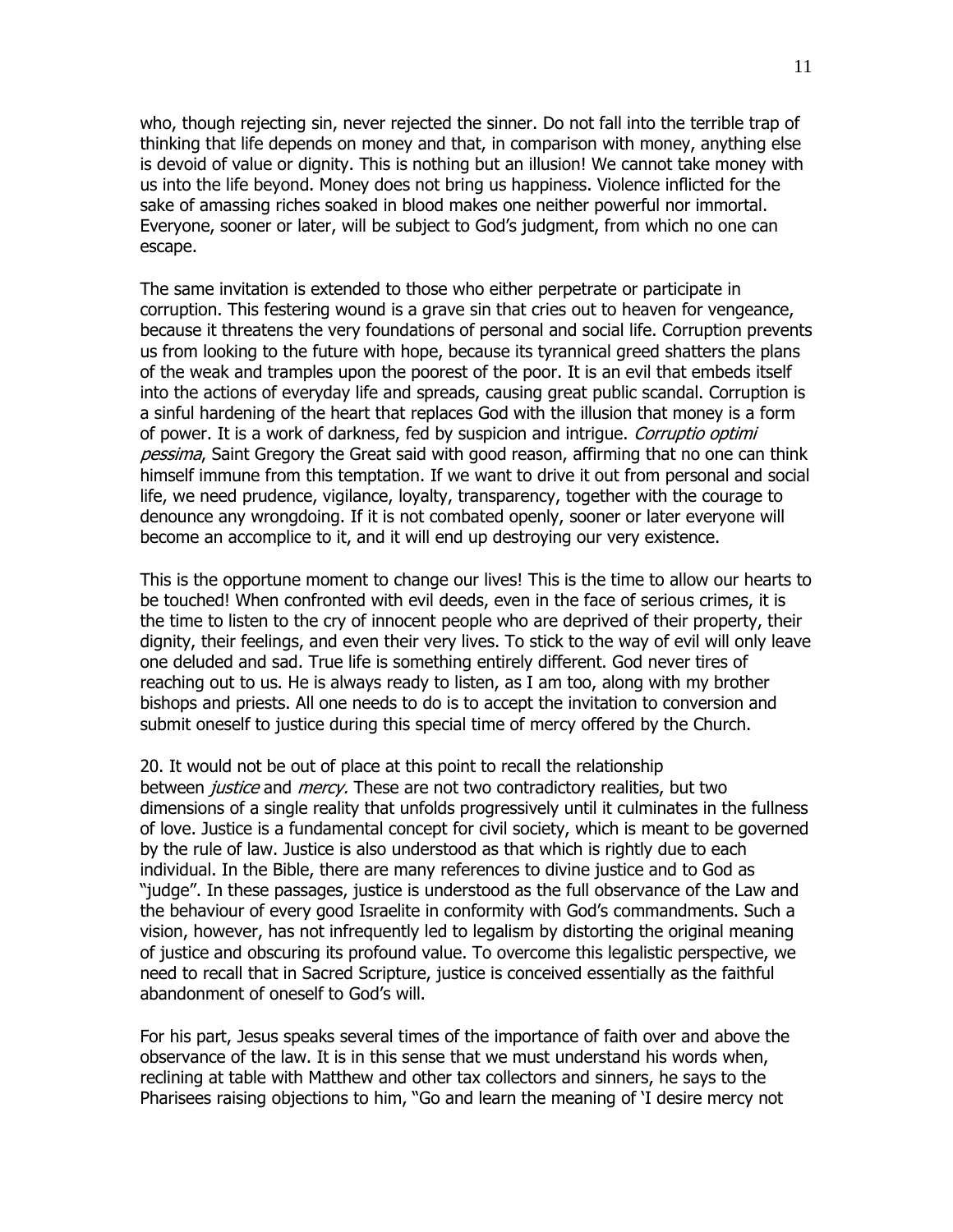sacrifice.' I have come not to call the righteous, but sinners." ( $Mt$ 9:13). Faced with a vision of justice as the mere observance of the law that judges people simply by dividing them into two groups – the just and sinners – Jesus is bent on revealing the great gift of mercy that searches out sinners and offers them pardon and salvation. One can see why, on the basis of such a liberating vision of mercy as a source of new life, Jesus was rejected by the Pharisees and the other teachers of the law. In an attempt to remain faithful to the law, they merely placed burdens on the shoulders of others and undermined the Father's mercy. The appeal to a faithful observance of the law must not prevent attention from being given to matters that touch upon the dignity of the person.

The appeal Jesus makes to the text from the book of the prophet Hosea  $-$  "I desire love and not sacrifice"  $(6:6)$  – is important in this regard. Jesus affirms that, from that time onward, the rule of life for his disciples must place mercy at the centre, as Jesus himself demonstrated by sharing meals with sinners. Mercy, once again, is revealed as a fundamental aspect of Jesus' mission. This is truly challenging to his hearers, who would draw the line at a formal respect for the law. Jesus, on the other hand, goes beyond the law; the company he keeps with those the law considers sinners makes us realize the depth of his mercy.

The Apostle Paul makes a similar journey. Prior to meeting Jesus on the road to Damascus, he dedicated his life to pursuing the justice of the law with zeal (cf. Phil 3:6). His conversion to Christ led him to turn that vision upside down, to the point that he would write to the Galatians: "We have believed in Christ Jesus, in order to be justified by faith in Christ, and not by works of the law, because by works of the law shall no one be justified"  $(2:16)$ .

Paul's understanding of justice changes radically. He now places faith first, not justice. Salvation comes not through the observance of the law, but through faith in Jesus Christ, who in his death and resurrection brings salvation together with a mercy that justifies. God's justice now becomes the liberating force for those oppressed by slavery to sin and its consequences. God's justice is his mercy (cf.  $Ps$  51:11-16).

21. Mercy is not opposed to justice but rather expresses God's way of reaching out to the sinner, offering him a new chance to look at himself, convert, and believe. The experience of the prophet Hosea can help us see the way in which mercy surpasses justice. The era in which the prophet lived was one of the most dramatic in the history of the Jewish people. The kingdom was tottering on the edge of destruction; the people had not remained faithful to the covenant; they had wandered from God and lost the faith of their forefathers. According to human logic, it seems reasonable for God to think of rejecting an unfaithful people; they had not observed their pact with God and therefore deserved just punishment: in other words, exile. The prophet's words attest to this: "They shall not return to the land of Egypt, and Assyria shall be their king, because they have refused to return to me" (*Hos* 11:5). And yet, after this invocation of justice, the prophet radically changes his speech and reveals the true face of God: "How can I give you up, O Ephraim! How can I hand you over, O Israel! How can I make you like Admah! How can I treat you like Zeboiim! My heart recoils within me, my compassion grows warm and tender. I will not execute my fierce anger, I will not again destroy Ephraim; for I am God and not man, the Holy One in your midst, and I will not come to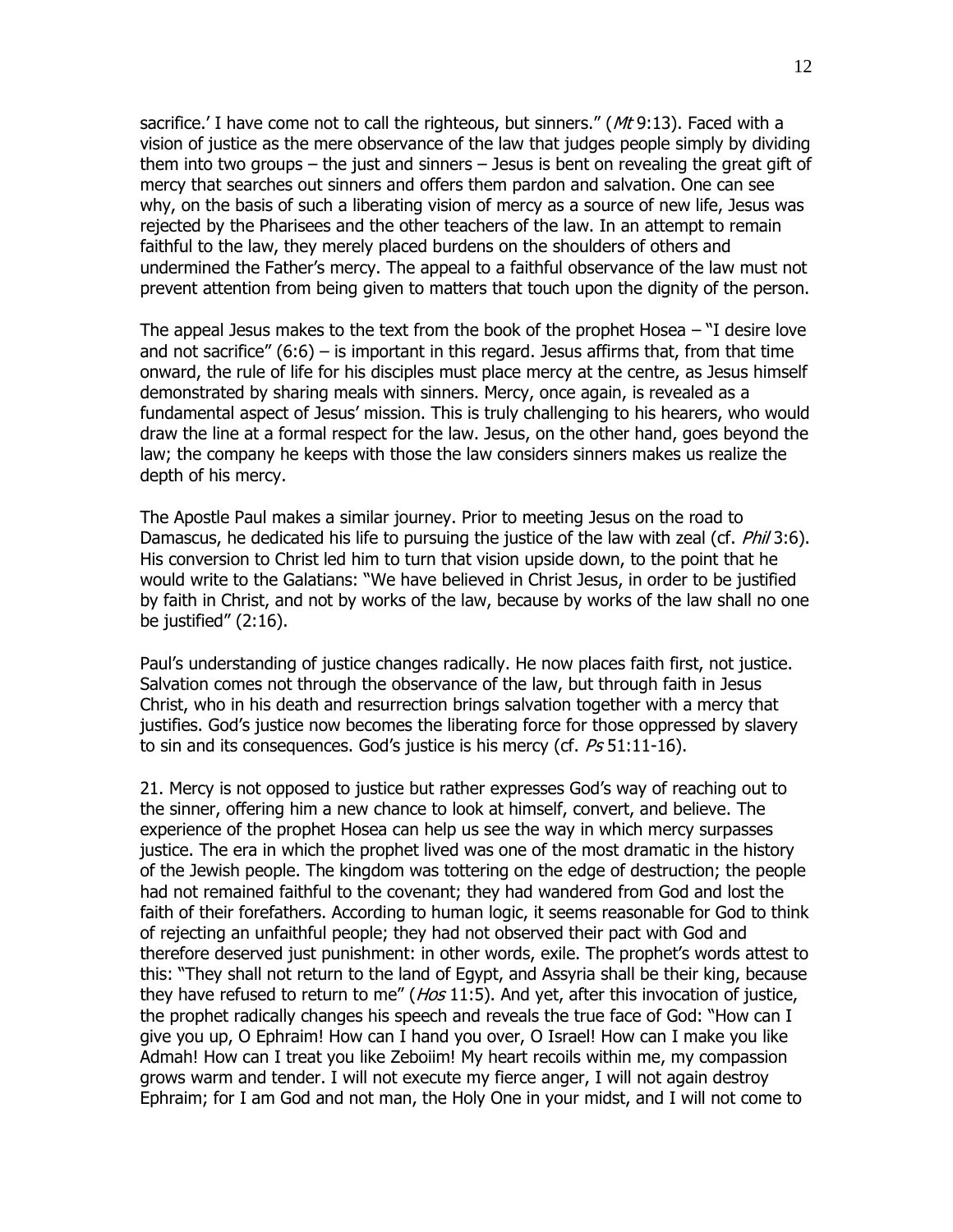destroy" (11:8-9). Saint Augustine, almost as if he were commenting on these words of the prophet, says: "It is easier for God to hold back anger than mercy."[\[13\]](http://w2.vatican.va/content/francesco/en/apost_letters/documents/papa-francesco_bolla_20150411_misericordiae-vultus.html#_edn13) And so it is. God's anger lasts but a moment, his mercy forever.

If God limited himself to only justice, he would cease to be God, and would instead be like human beings who ask merely that the law be respected. But mere justice is not enough. Experience shows that an appeal to justice alone will result in its destruction. This is why God goes beyond justice with his mercy and forgiveness. Yet this does not mean that justice should be devalued or rendered superfluous. On the contrary: anyone who makes a mistake must pay the price. However, this is just the beginning of conversion, not its end, because one begins to feel the tenderness and mercy of God. God does not deny justice. He rather envelopes it and surpasses it with an even greater event in which we experience love as the foundation of true justice. We must pay close attention to what Saint Paul says if we want to avoid making the same mistake for which he reproaches the Jews of his time: For, "being ignorant of the righteousness that comes from God, and seeking to establish their own, they did not submit to God's righteousness. For Christ is the end of the law, that everyone who has faith may be justified" (Rom 10:3-4). God's justice is his mercy given to everyone as a grace that flows from the death and resurrection of Jesus Christ. Thus the Cross of Christ is God's judgement on all of us and on the whole world, because through it he offers us the certitude of love and new life.

22. A Jubilee also entails the granting of *indulgences*. This practice will acquire an even more important meaning in the Holy Year of Mercy. God's forgiveness knows no bounds. In the death and resurrection of Jesus Christ, God makes even more evident his love and its power to destroy all human sin. Reconciliation with God is made possible through the paschal mystery and the mediation of the Church. Thus God is always ready to forgive, and he never tires of forgiving in ways that are continually new and surprising. Nevertheless, all of us know well the experience of sin. We know that we are called to perfection (cf. Mt 5:48), yet we feel the heavy burden of sin. Though we feel the transforming power of grace, we also feel the effects of sin typical of our fallen state. Despite being forgiven, the conflicting consequences of our sins remain. In the Sacrament of Reconciliation, God forgives our sins, which he truly blots out; and yet sin leaves a negative effect on the way we think and act. But the mercy of God is stronger than even this. It becomes *indulgence* on the part of the Father who, through the Bride of Christ, his Church, reaches the pardoned sinner and frees him from every residue left by the consequences of sin, enabling him to act with charity, to grow in love rather than to fall back into sin.

The Church lives within the communion of the saints. In the Eucharist, this communion, which is a gift from God, becomes a spiritual union binding us to the saints and blessed ones whose number is beyond counting (cf. Rev 7:4). Their holiness comes to the aid of our weakness in a way that enables the Church, with her maternal prayers and her way of life, to fortify the weakness of some with the strength of others. Hence, to live the indulgence of the Holy Year means to approach the Father's mercy with the certainty that his forgiveness extends to the entire life of the believer. To gain an indulgence is to experience the holiness of the Church, who bestows upon all the fruits of Christ's redemption, so that God's love and forgiveness may extend everywhere. Let us live this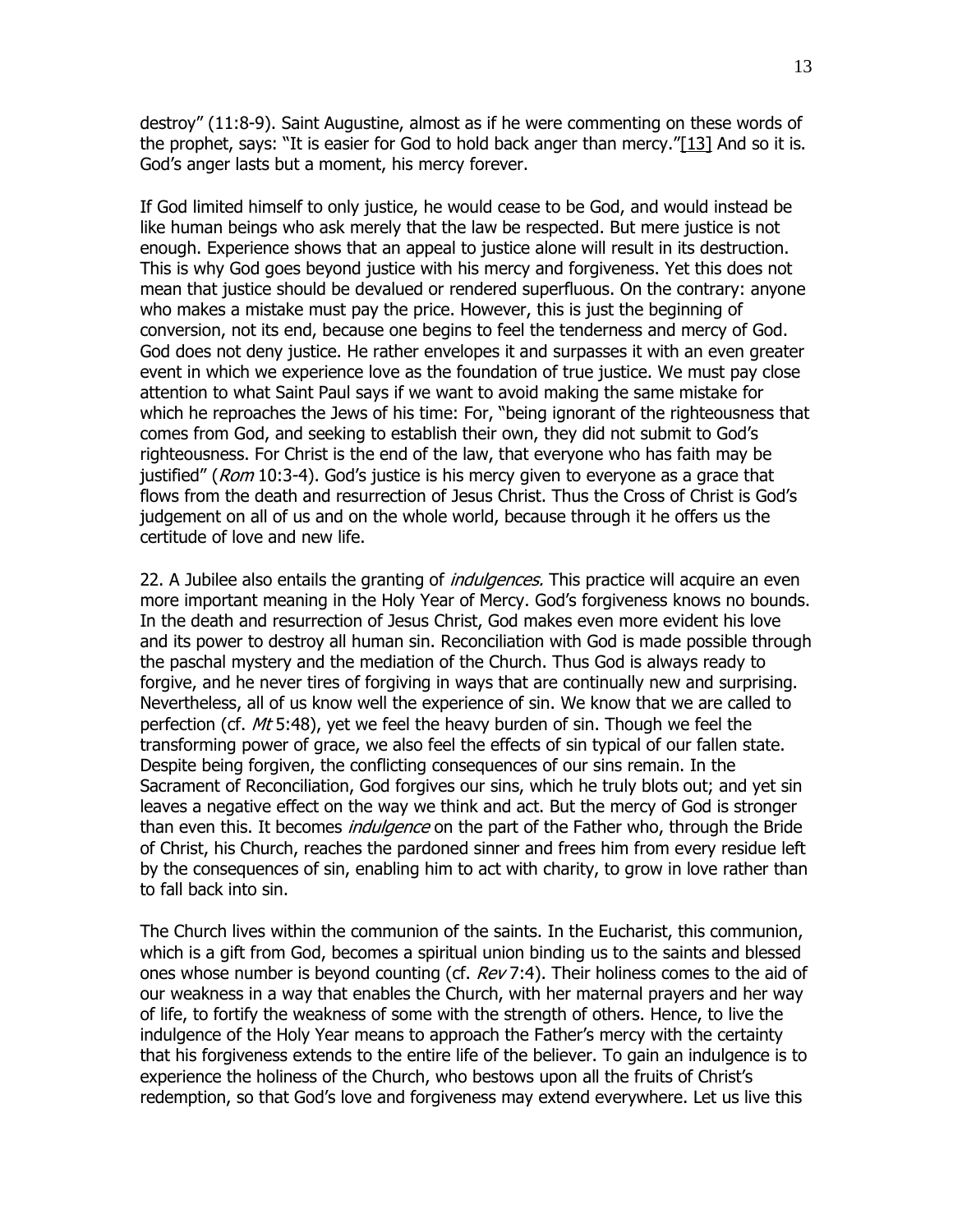Jubilee intensely, begging the Father to forgive our sins and to bathe us in His merciful "indulgence."

23. There is an aspect of mercy that goes beyond the confines of the Church. It relates us to Judaism and Islam, both of which consider mercy to be one of God's most important attributes. Israel was the first to receive this revelation which continues in history as the source of an inexhaustible richness meant to be shared with all mankind. As we have seen, the pages of the Old Testament are steeped in mercy, because they narrate the works that the Lord performed in favour of his people at the most trying moments of their history. Among the privileged names that Islam attributes to the Creator are "Merciful and Kind." This invocation is often on the lips of faithful Muslims who feel themselves accompanied and sustained by mercy in their daily weakness. They too believe that no one can place a limit on divine mercy because its doors are always open.

I trust that this Jubilee year celebrating the mercy of God will foster an encounter with these religions and with other noble religious traditions; may it open us to even more fervent dialogue so that we might know and understand one another better; may it eliminate every form of closed-mindedness and disrespect, and drive out every form of violence and discrimination.

24. My thoughts now turn to the Mother of Mercy. May the sweetness of her countenance watch over us in this Holy Year, so that all of us may rediscover the joy of God's tenderness. No one has penetrated the profound mystery of the incarnation like Mary. Her entire life was patterned after the presence of mercy made flesh. The Mother of the Crucified and Risen One has entered the sanctuary of divine mercy because she participated intimately in the mystery of his love.

Chosen to be the Mother of the Son of God, Mary, from the outset, was prepared by the love of God to be the *Ark of the Covenant* between God and man. She treasured divine mercy in her heart in perfect harmony with her Son Jesus. Her hymn of praise, sung at the threshold of the home of Elizabeth, was dedicated to the mercy of God which extends from "generation to generation" ( $Lk$  1:50). We too were included in those prophetic words of the Virgin Mary. This will be a source of comfort and strength to us as we cross the threshold of the Holy Year to experience the fruits of divine mercy.

At the foot of the cross, Mary, together with John, the disciple of love, witnessed the words of forgiveness spoken by Jesus. This supreme expression of mercy towards those who crucified him show us the point to which the mercy of God can reach. Mary attests that the mercy of the Son of God knows no bounds and extends to everyone, without exception. Let us address her in the words of the *Salve Regina*, a prayer ever ancient and new, so that she may never tire of turning her merciful eyes towards us, and make us worthy to contemplate the face of mercy, her Son Jesus.

Our prayer also extends to the saints and blessed ones who made divine mercy their mission in life. I am especially thinking of the great apostle of mercy, Saint Faustina Kowalska. May she, who was called to enter the depths of divine mercy, intercede for us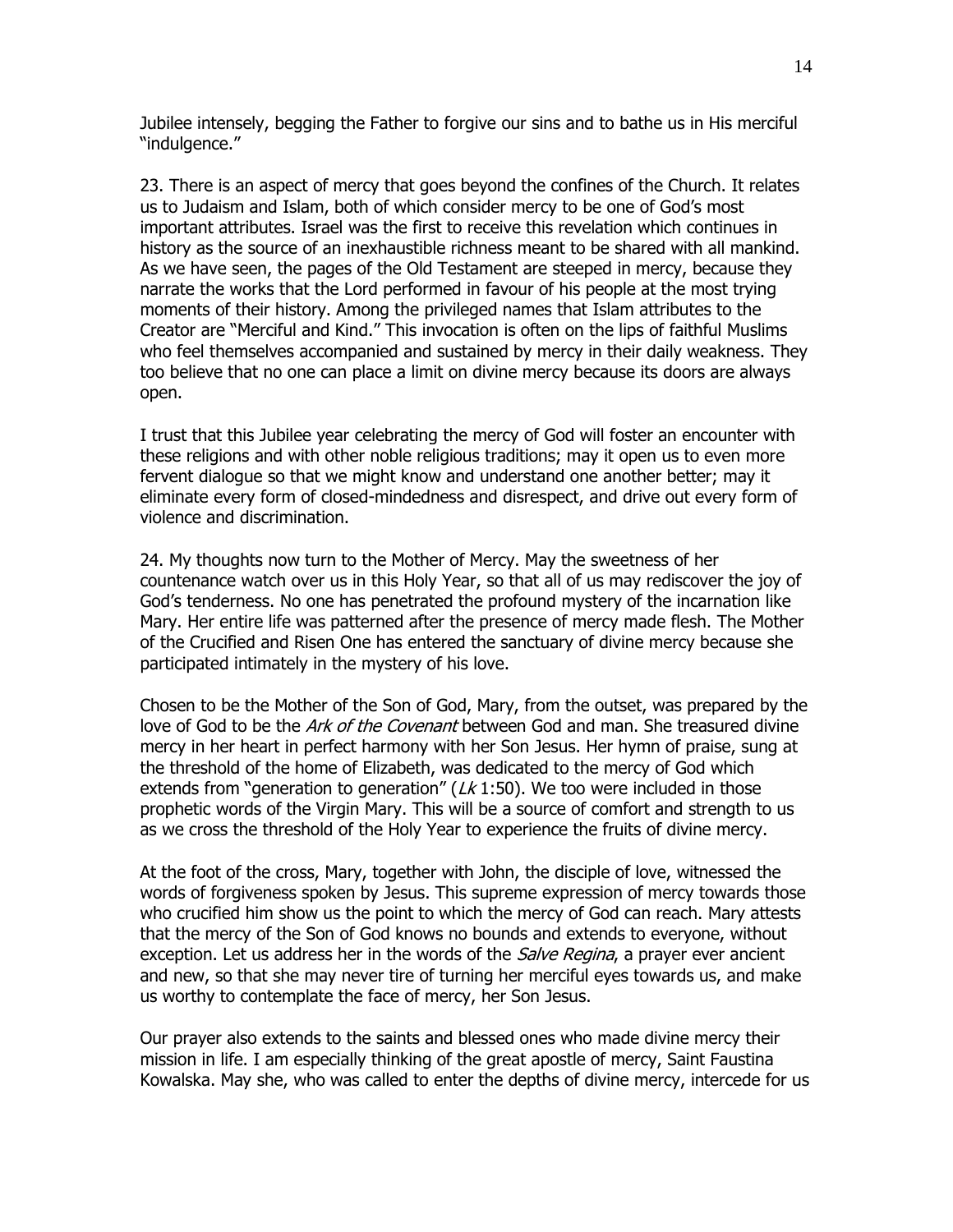and obtain for us the grace of living and walking always according to the mercy of God and with an unwavering trust in his love.

25. I present, therefore, this Extraordinary Jubilee Year dedicated to living out in our daily lives the mercy which the Father constantly extends to all of us. In this Jubilee Year, let us allow God to surprise us. He never tires of throwing open the doors of his heart and repeats that he loves us and wants to share his love with us. The Church feels the urgent need to proclaim God's mercy. Her life is authentic and credible only when she becomes a convincing herald of mercy. She knows that her primary task, especially at a moment full of great hopes and signs of contradiction, is to introduce everyone to the great mystery of God's mercy by contemplating the face of Christ. The Church is called above all to be a credible witness to mercy, professing it and living it as the core of the revelation of Jesus Christ. From the heart of the Trinity, from the depths of the mystery of God, the great river of mercy wells up and overflows unceasingly. It is a spring that will never run dry, no matter how many people approach it. Every time someone is in need, he or she can approach it, because the mercy of God never ends. The profundity of the mystery surrounding it is as inexhaustible as the richness which springs up from it.

In this Jubilee Year, may the Church echo the word of God that resounds strong and clear as a message and a sign of pardon, strength, aid, and love. May she never tire of extending mercy, and be ever patient in offering compassion and comfort. May the Church become the voice of every man and woman, and repeat confidently without end: "Be mindful of your mercy, O Lord, and your steadfast love, for they have been from of old" (Ps 25:6).

Given in Rome, at Saint Peter's, on 11 April, the Vigil of the Second Sunday of Easter, or Sunday of Divine Mercy, in the year of our Lord 2015, the third of my Pontificate.

## **FRANCISCUS**

[<sup>\[1\]</sup>](http://w2.vatican.va/content/francesco/en/apost_letters/documents/papa-francesco_bolla_20150411_misericordiae-vultus.html#_ednref1) Cf. Second Vatican Ecumenical Council, Dogmatic Constitution on Divine Revelation [Dei Verbum,](http://www.vatican.va/archive/hist_councils/ii_vatican_council/documents/vat-ii_const_19651118_dei-verbum_en.html) 4.

[<sup>\[2\]</sup>](http://w2.vatican.va/content/francesco/en/apost_letters/documents/papa-francesco_bolla_20150411_misericordiae-vultus.html#_ednref2) Opening Address of the Second Vatican Ecumenical Council, Gaudet Mater Ecclesia, 11 October 1962, 2-3.

[<sup>\[3\]</sup>](http://w2.vatican.va/content/francesco/en/apost_letters/documents/papa-francesco_bolla_20150411_misericordiae-vultus.html#_ednref3) [Speech at the Final Public Session of the Second Vatican Ecumenical Council,](http://w2.vatican.va/content/paul-vi/en/speeches/1965/documents/hf_p-vi_spe_19651207_epilogo-concilio.html) 7 December 1965.

[<sup>\[4\]</sup>](http://w2.vatican.va/content/francesco/en/apost_letters/documents/papa-francesco_bolla_20150411_misericordiae-vultus.html#_ednref4) Cf. Second Vatican Ecumenical Council, Dogmatic Constitution on the Church Lumen [Gentium,](http://www.vatican.va/archive/hist_councils/ii_vatican_council/documents/vat-ii_const_19641121_lumen-gentium_en.html) 16: Pastoral Constitution on the Church in the Modern World [Gaudium et Spes](http://www.vatican.va/archive/hist_councils/ii_vatican_council/documents/vat-ii_const_19651207_gaudium-et-spes_en.html), 15.